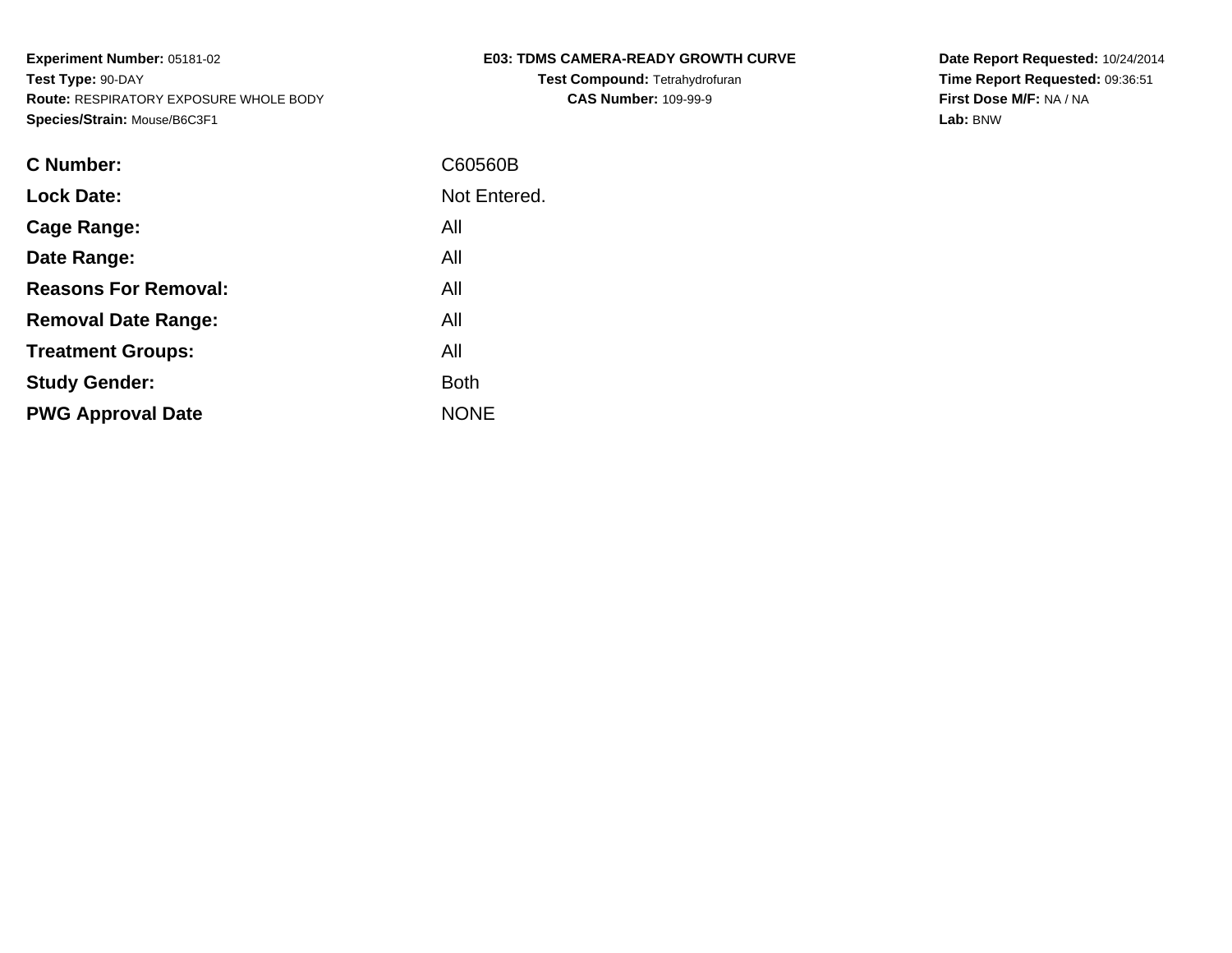### **E03: TDMS CAMERA-READY GROWTH CURVE**

**Test Compound:** Tetrahydrofuran**CAS Number:** 109-99-9

**Date Report Requested:** 10/24/2014**Time Report Requested:** 09:36:51**First Dose M/F:** NA / NA**Lab:** BNW

**MALE** 

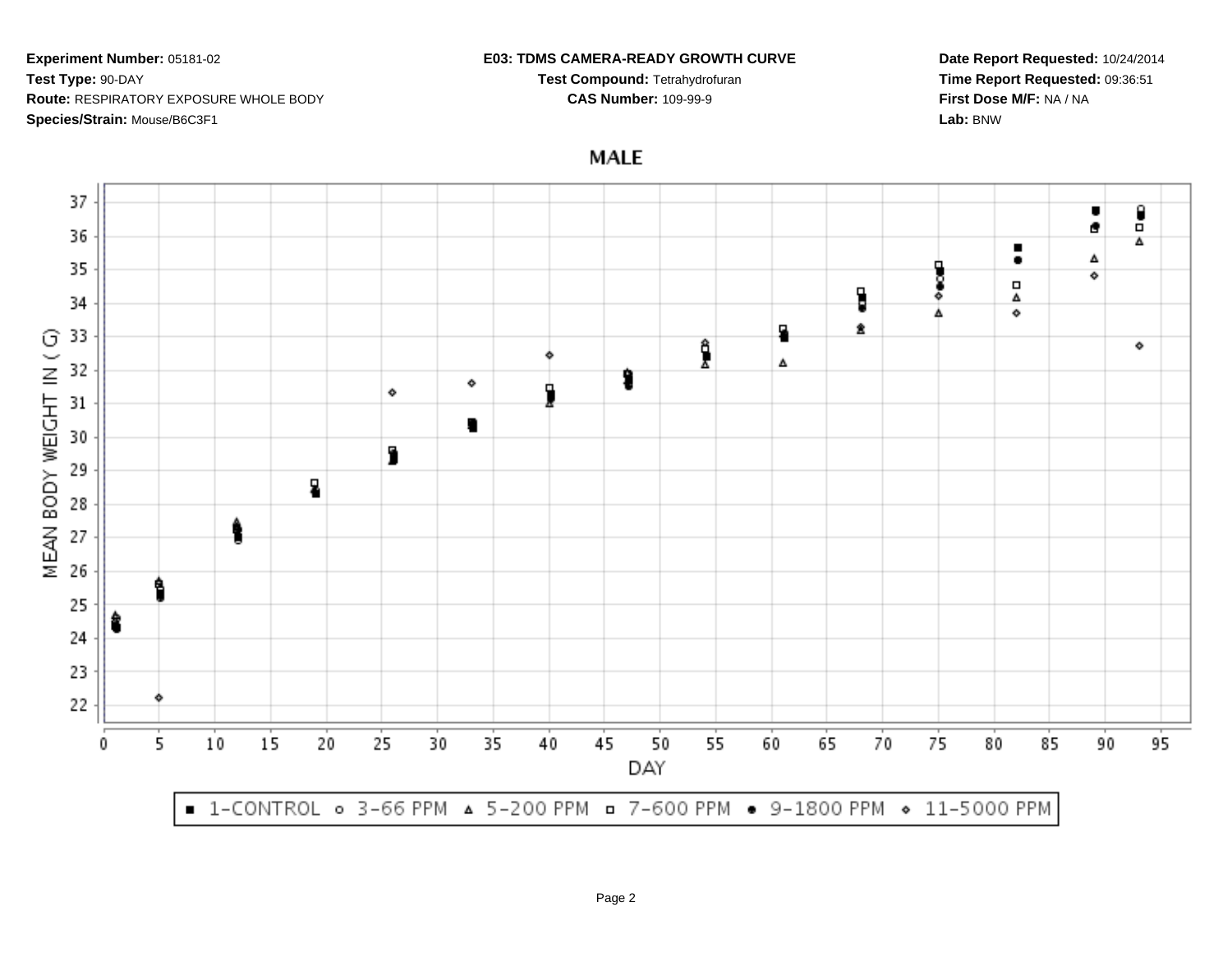## **E03: TDMS CAMERA-READY GROWTH CURVE**

**Test Compound:** Tetrahydrofuran**CAS Number:** 109-99-9

\*\*\*END OF MALE DATA\*\*\*

**Date Report Requested:** 10/24/2014**Time Report Requested:** 09:36:51**First Dose M/F:** NA / NA**Lab:** BNW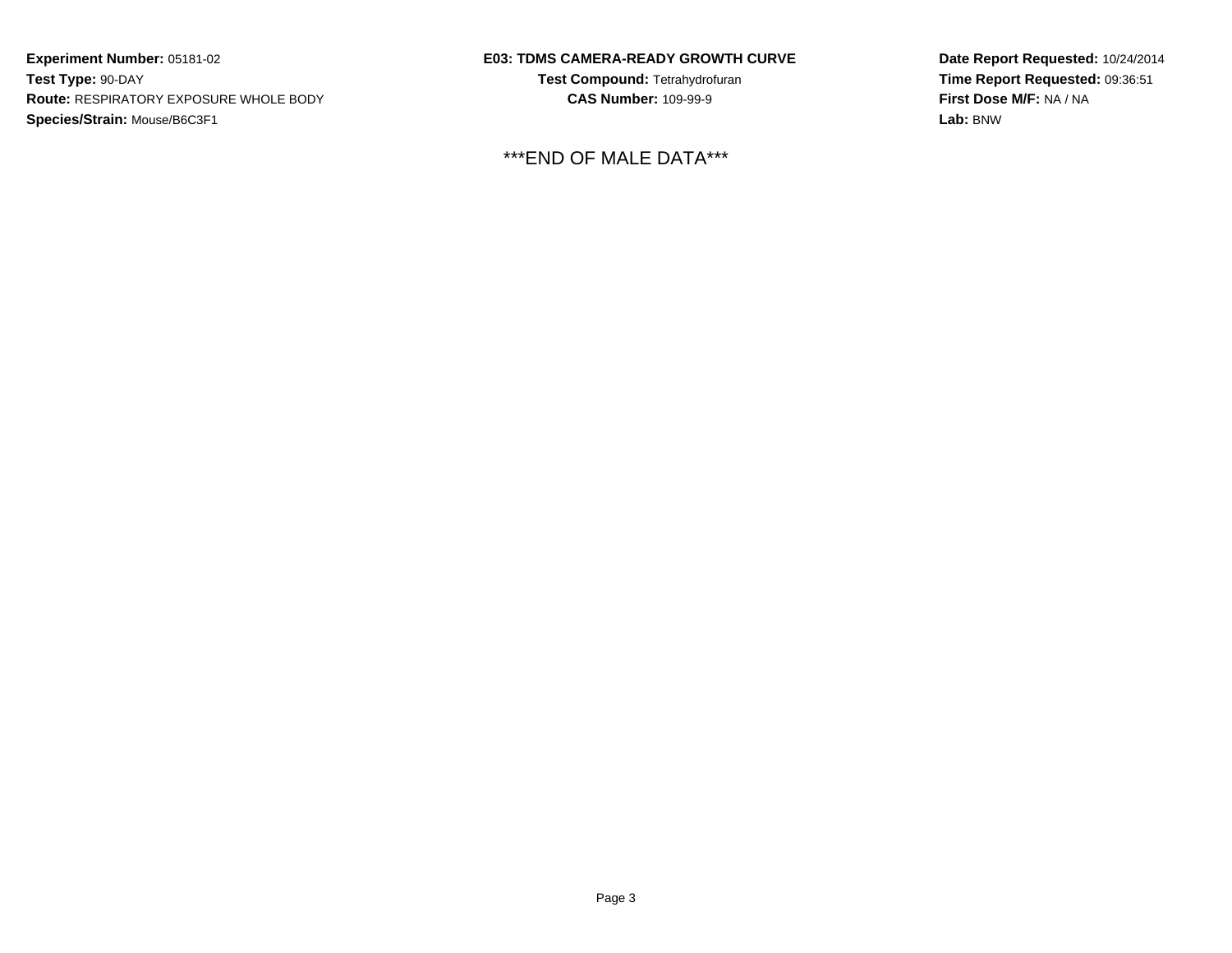#### **E03: TDMS CAMERA-READY GROWTH CURVE**

**Test Compound:** Tetrahydrofuran**CAS Number:** 109-99-9

**Date Report Requested:** 10/24/2014**Time Report Requested:** 09:36:51**First Dose M/F:** NA / NA**Lab:** BNW



# **FEMALE**